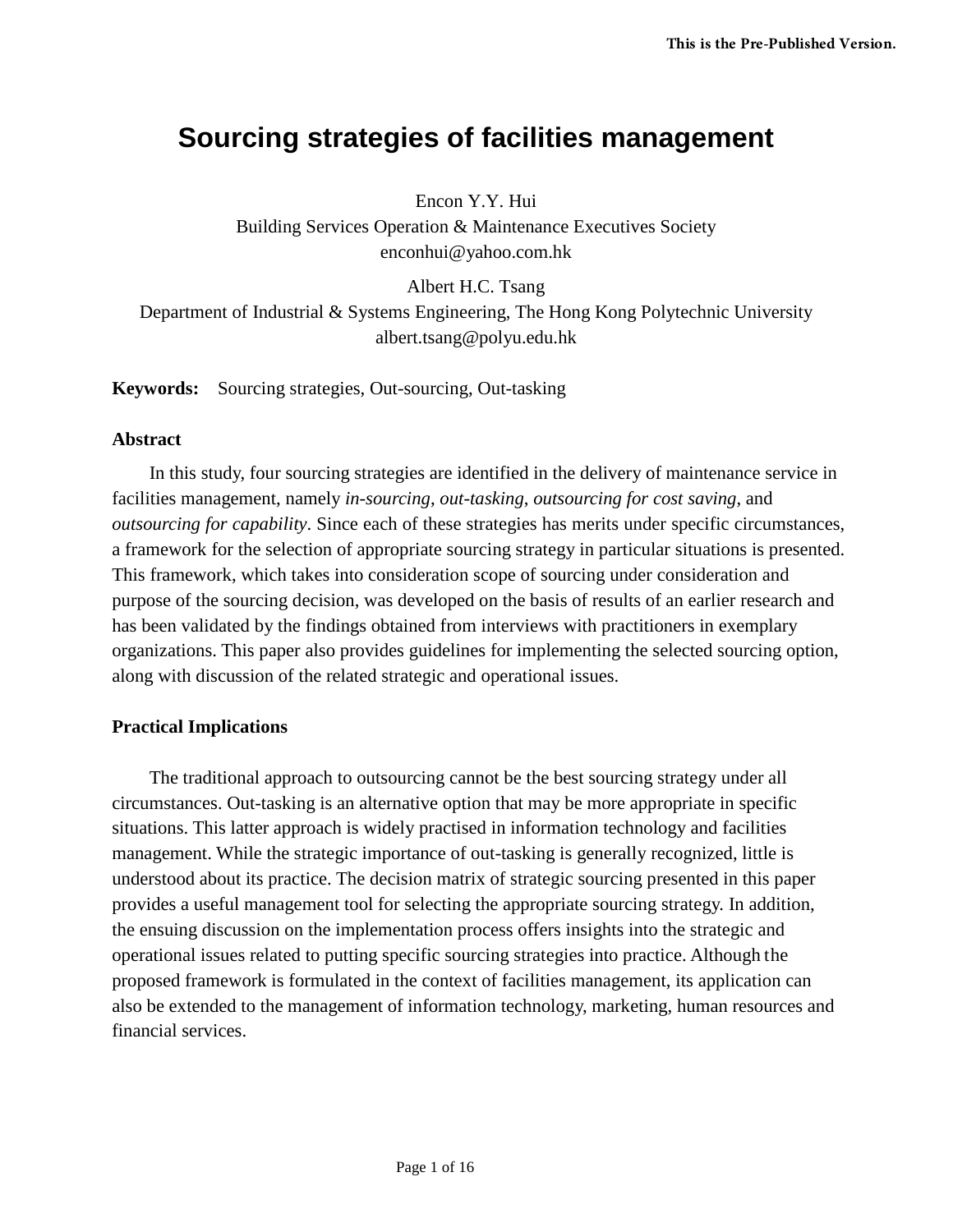#### **Introduction**

Corporations nowadays tend to contract out more manufacturing and service activities than they did a decade ago (Bates, 1997; Fuller, 2002; Musich, 1996; Tysdal, 1999). This trend has been driven by changes in the business environment and the pursuit of lean operations. Corporations stay lean to reap the benefits of cost reduction, better strategic focus, and agility in responding to fast market changes. The traditional approach to staying lean is through outsourcing whereby a whole package of support function is off-loaded to an external service provider. This contrasts with in-sourcing which is defined as the management process of performing a service by the in-house staff. Through outsourcing, the organization can devote its scarce resources to developing its core competencies in a bid to sustain competitive advantages (Tsang, 2002).

The strategy espoused by an organization may focus on cost leadership, differentiation, or other intents which form the basis of the competitive edge (Porter, 1980). Core activities are derived directly from the corporate strategy. Once an activity has been identified as non-core, the conventional wisdom is to outsource it to external parties through some contractual arrangements (Fuller, 2002). However, it would be too simplistic a decision to outsource every activity that is classified as non-core, because these non-core activities may contribute to the successful implementation of the corporate strategy to different extents.

While outsourcing is gaining popularity, the number of reported cases of failure is also increasing (Brown, 2002; Copeland, 2001; Crocker, 1999; James, 2000; Van der Werf, 2000). Very often, expectations of the client organization are not fully met. A study of the failure cases has revealed that some of the outsourcing should have been administered from a strategic perspective. In some situations, there should have been more input from the client organization. In other situations, selective outsourcing or out-tasking may be a better alternative to outsourcing.

Out-tasking is a management process whereby specific tasks, as opposed to a whole package of support function in the case of outsourcing, are performed by a contractor. Out-tasking is a common practice in the field of facilities management; its usage outnumbers that of out-sourcing (Kleeman, 1994). However, little is known about the criteria for choosing out-tasking, let alone the process of implementation. It is important to know what to contract out, who to do it, what options are available and how to manage the process.

#### **Sourcing Practices in Facilities Management**

In this study, a focus group session was conducted to identify major issues of sourcing in facilities management. The focus group comprised twelve participants most of whom were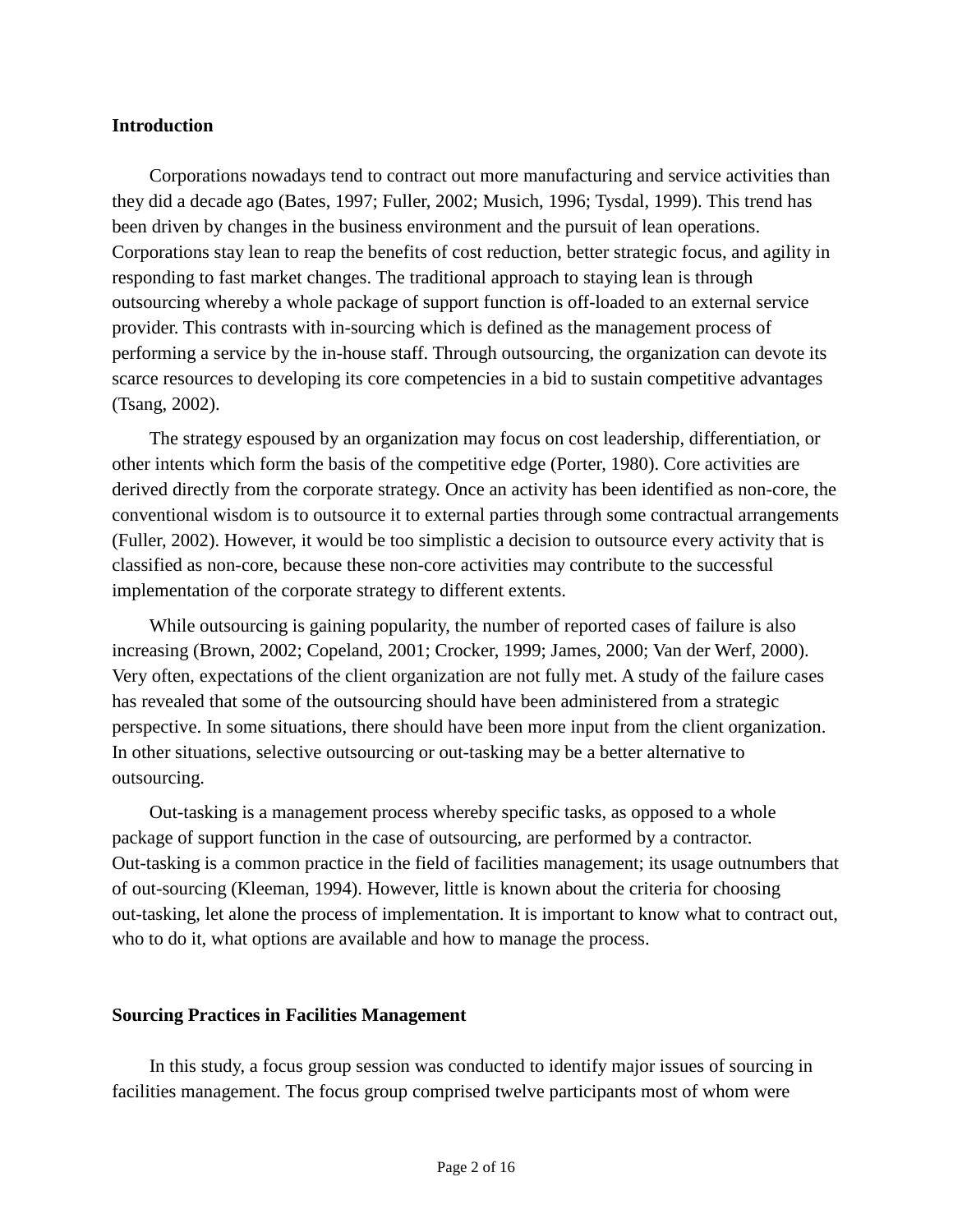experienced professionals in the property management sector and three others were professionals in the manufacturing sector. The findings of the focus group confirm that out-tasking is a more common practice than outsourcing. Those participants who practise outsourcing admit that contract administration is a major issue as they have little control over day-to-day operational matters. Those practising out-tasking find that it is a common approach among maintenance organizations to staying lean. They identify cost saving, enhanced flexibility and sharing of workload as merits of out-tasking, and they are generally satisfied with the collaborative relationship with their contractors. Their in-house technical staff are proactive in the daily maintenance work. Contractors are motivated to deliver quality service as those with unsatisfactory performance will not be allowed to bid for future service contracts.

Subsequent to the focus group session, three one-to-one interviews were conducted with senior maintenance executives of large and exemplary organizations. In these interviews, the existing policy of contracting out, current approach to contractor management, and lessons learnt from the sourcing practice of the interviewee are probed. Extracts of these interviews presented below shed light on the best practices of sourcing in facilities management.

One of the three interviewees is the associate director of estate management of a tertiary institution in Hong Kong. He had the following comments on the subject of out-tasking:

"… out-tasking makes it possible for the maintenance organization to stay lean; cost is an important factor in deciding who will get the award of service contracts or renovation projects. Contractors should be treated with respect. However, contractor management must be emphasized, and close monitoring of works is necessary. In case the contractor under-performs, it will be handled with reference to the terms and conditions of the legal contract."

Another interviewee is the chief engineer of a renowned property developer. He adopts a contingent approach to sourcing. He revealed that "…the company uses outsourcing in commercial buildings and out-tasking in the hotels. Contract management is an essential function in sourcing. Our maintenance managers are empowered to exercise discretion in selecting the approach to managing contractors. Typically, the selected contractors have been directly involved in the installation of facilities. These contractors are technically more competent and our in-house maintenance staff learn a lot from them."

The third interviewee is the engineering director of a hotel chain. He stated his philosophy on relationship with external service provider as follows:

"…partnership with the contractor is a win-win proposition. When a lot of uncertainty is perceived, there will be more emphasis on control characterized by a detailed service contract.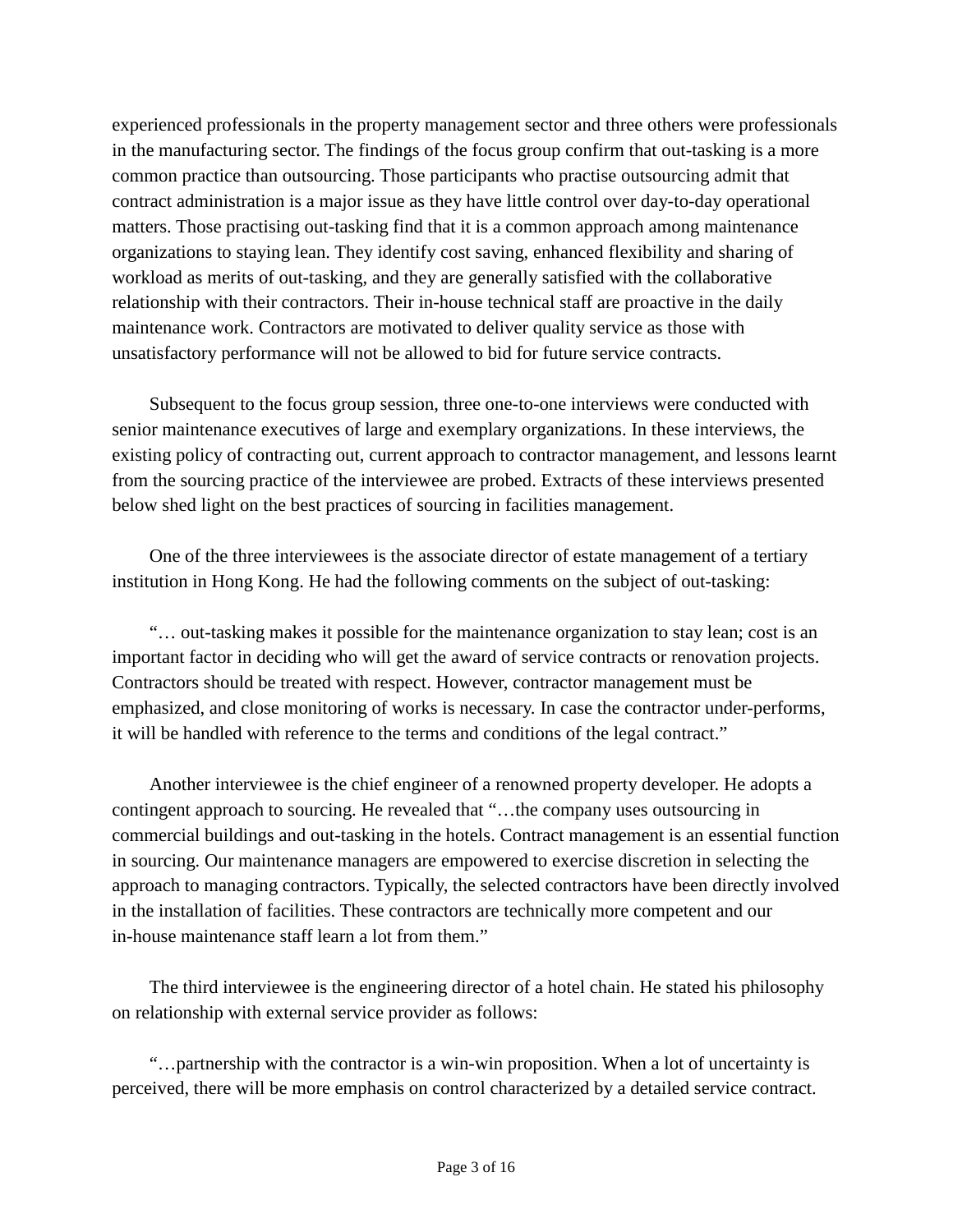On the other hand, when the degree of trust between the organization and its contractor increases, the emphasis will be shifted towards maintaining a partnership relationship with the contractor."

It is noted that the use of contractors gives the interviewees enormous leverage in rendering efficient service delivery. They all maintain a team of in-house technical staff to provide responsive services. The sourcing strategy they adopt varies according to the criticality of service demands. There is evidence that a mix of in-sourcing, out-tasking and outsourcing are being practised in each of the companies represented in the focus group and those covered in the interviews. However, the extent of usage of each of these service delivery options differs from one company to another.

## **Outsourcing versus Out-tasking**

Outsourcing is a widely researched topic in strategic management, supply chain management, services, manufacturing and operations management (Belinski & Koehler, 1995; Blumberg, 1998; Campbell, 1995; Fan, 2000; Fitzsimmons, et al, 1998; Zeffane, 1995). When applied to asset maintenance, one has to be aware of the pros and cons of outsourcing as summarized in Table 1(Dubbs, 1992; Embleton & Wright, 1998; Hubbard, 1993; Kleeman, 1994; Raynor, 1992).

|                             | Pros                       | Cons                       |
|-----------------------------|----------------------------|----------------------------|
| <b>Maintenance Strategy</b> | Focus on core competencies | Need to manage opportunism |
| <b>Customer Service</b>     | Improved Accountability    | Slower response            |
| Financial impact            | Cost saving                | Increased contract cost    |
| <b>Internal Processes</b>   | Operational flexibility    | Loss of control            |
| Innovation & Learning       | Access to special know-how | Lack of staff training     |

Table 1. Pros and Cons of Outsourcing Asset Maintenance

A major challenge of outsourcing is managing the risk of service agents' opportunism. Williamson (1975) defines opportunism as "self-interest seeking with guile". Examples of opportunistic behaviours are contract violations by way of poor workmanship, taking advantage of the client's dependence to maximize short-term gains, and reluctance to meet new requirements of the client.

In some situations, outsourcing the services of an entire function might cost more to the company and might be harmful from a strategic perspective (Dubbs, 1992). If, for some reasons, slower response cannot be tolerated, quality of outcome is essential or the skill set is important for development of future capabilities, outsourcing the services of an entire function en bloc may not be in the best interest of the company.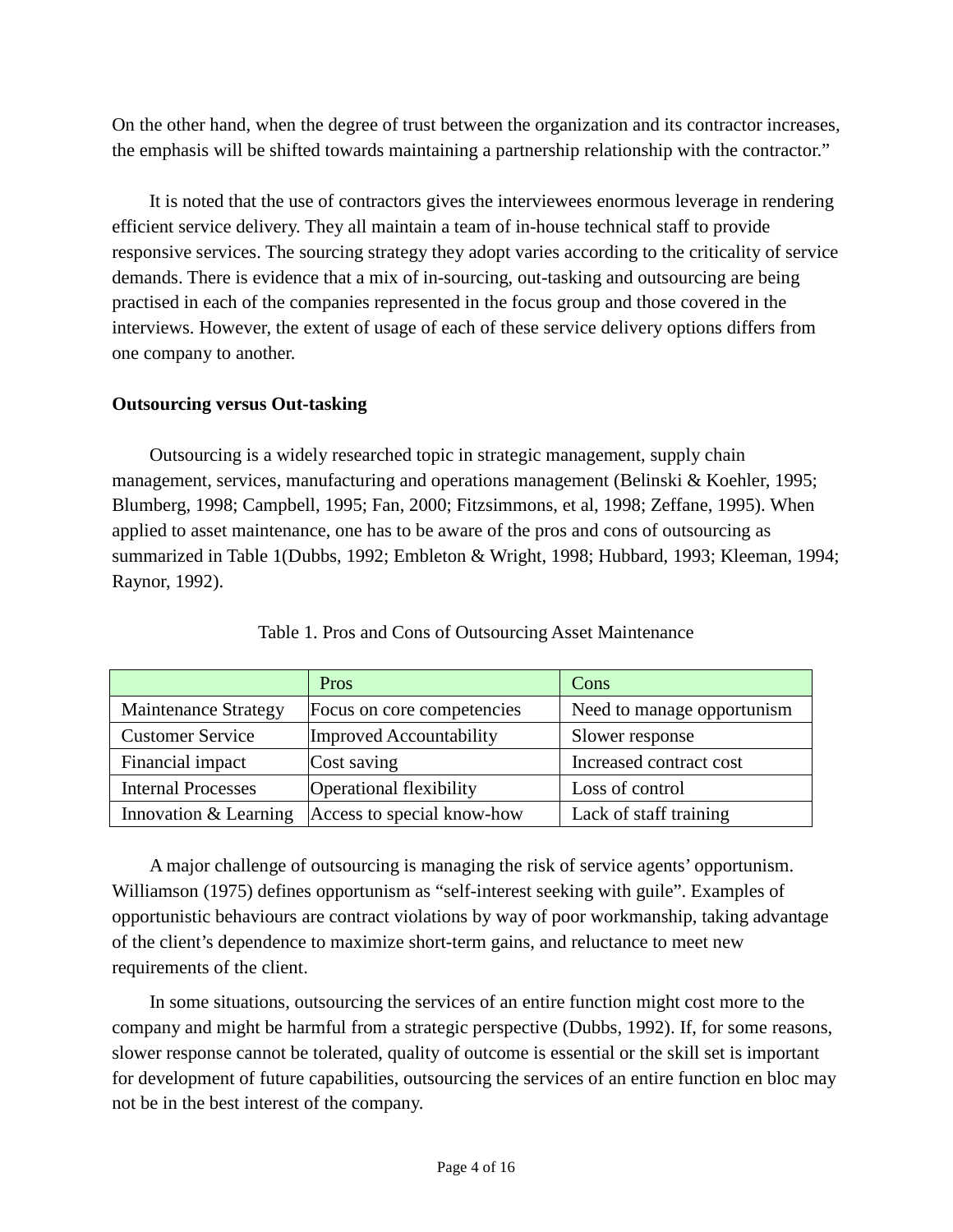The first interviewee recommends that an activity that is essential to support the organization's operations should be out-tasked when enhanced efficiency is the primary purpose of the sourcing decision, on condition that this move will not expose the organization to high risks. In this arrangement, even though work is performed by an external service agent, the in-house staff are ultimately responsible for the outcome.

There are publications reporting success cases of out-tasking information technology services. In these cases, tasks are regularly contracted out to designated service agents that have some forms of partnership relationship with the company. This enables the client organization to have more effective control over the performance of the service agent. This view is shared by the third interviewee who was using the service of a contractor on a heat pump project at the time of the interview.

The similarities and differences between outsourcing and out-tasking are listed in Table 2.

| <b>Comparison</b> |                                         | <b>Outsourcing</b>  | Out-tasking                                   |
|-------------------|-----------------------------------------|---------------------|-----------------------------------------------|
|                   | Similarities Choice between buy or make | Buy                 | Buy                                           |
|                   | <b>Expected</b> impact                  | Saving in headcount | Lean organization                             |
|                   | Differences Scope of Work               | Entire function of  | Part of maintenance                           |
|                   |                                         | maintenance         |                                               |
|                   | Duration                                | Medium to long      | Short                                         |
|                   | Control                                 |                     | Contract administration Contractor management |
|                   | Size of contractor                      | Large               | Small                                         |
|                   | Role of in-house staff                  | Coordinating        | Proactive                                     |

Table 2. Comparison between Outsourcing and Out-tasking

When outsourcing is practised, the company usually employs a small number of staff to serve as coordinators between internal customers and the external service provider. This is in contrast to out-tasking in which case the internal staff members play a proactive role of initiating and planning service activities, and leading the external service provider for delivery of the needed service. Thus, the internal staff are fully responsible for the consequences of out-tasking.

## **Making the Sourcing Decision**

Choosing between in-sourcing and outsourcing is just the beginning. A number of service delivery options are available when in-sourcing is out of the question. From a strategic perspective, a sourcing decision can be made by taking into account both the scope and the purpose of sourcing (Kakabadse & Kakabadse, 2000). Figure 1 shows a decision matrix that provides guidance for making a sourcing decision.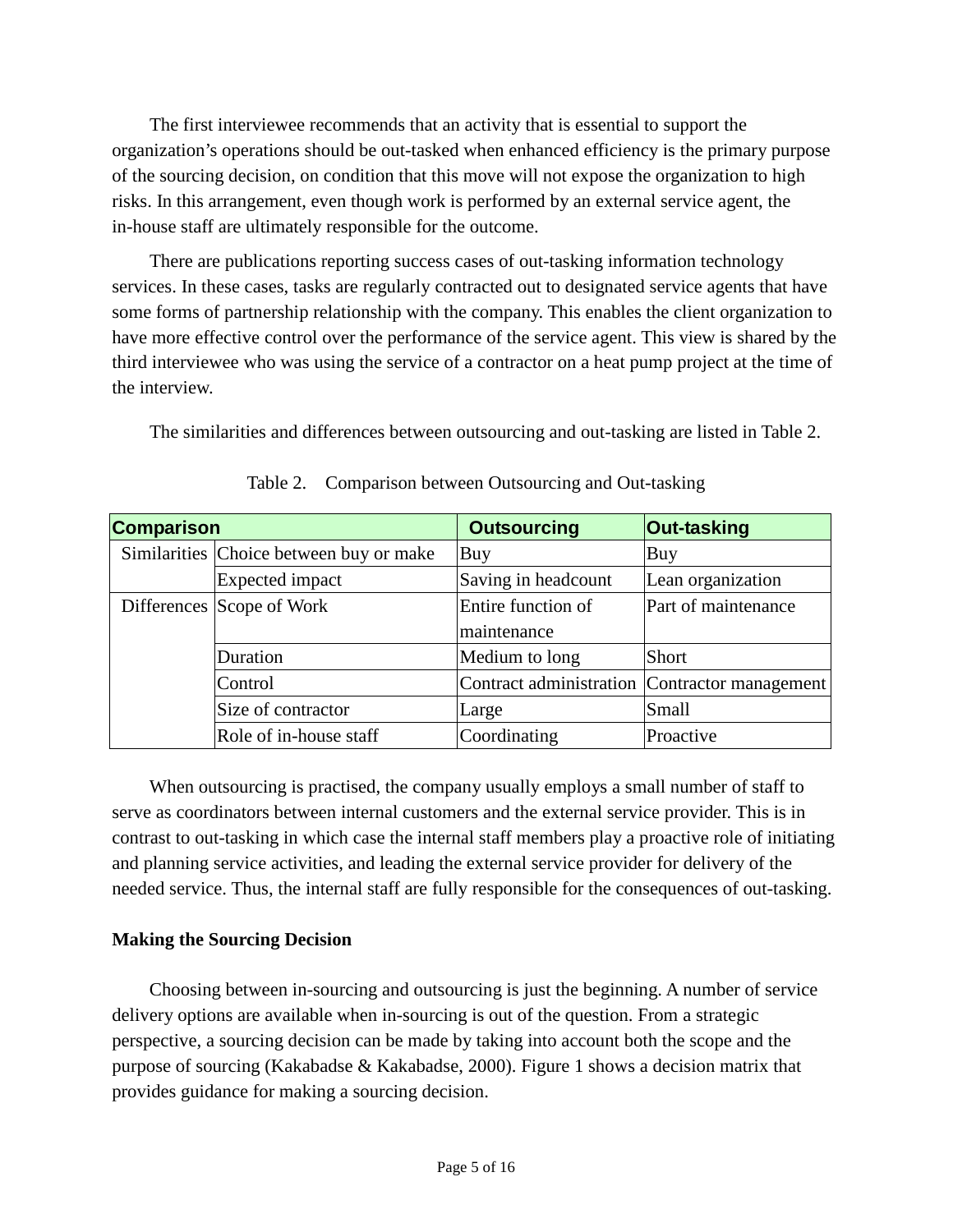

Figure 1. A decision matrix for selecting a service delivery option

## Scope of Sourcing

In the context of facilities management, if a service is regarded as essential and the purpose of sourcing is for maintaining or developing a capability, the activity will be classified as core and, according to the suggestion given in the decision matrix (Figure 1), it should be in-sourced. All the interviewees reported earlier echoed this view. Other examples illustrating the use of the decision matrix for selecting the service delivery option in facilities management are given below.

Building management systems (BMS) are IT-based solutions for remote control and monitoring of building facilities as well as implementation of energy conservation measures. The task of operating and monitoring a BMS for signs of alarm is essential, and its purpose is for capability, i.e. ensuring that the operation parameters of building facilities are set properly and in a timely manner. Thus, management of the BMS should be performed by in-house operation and maintenance staff.

In a commercial complex, a large number of air handling units may be used for the ventilation and air-conditioning of tenant areas. The task of inspecting and fixing defective parts is essential. The purpose of sourcing such service is to minimize maintenance costs. The service workload varies with usage of the units and site conditions. Keeping a permanent maintenance crew that can cater for the demand of the peak load may not be justified. It may be possible that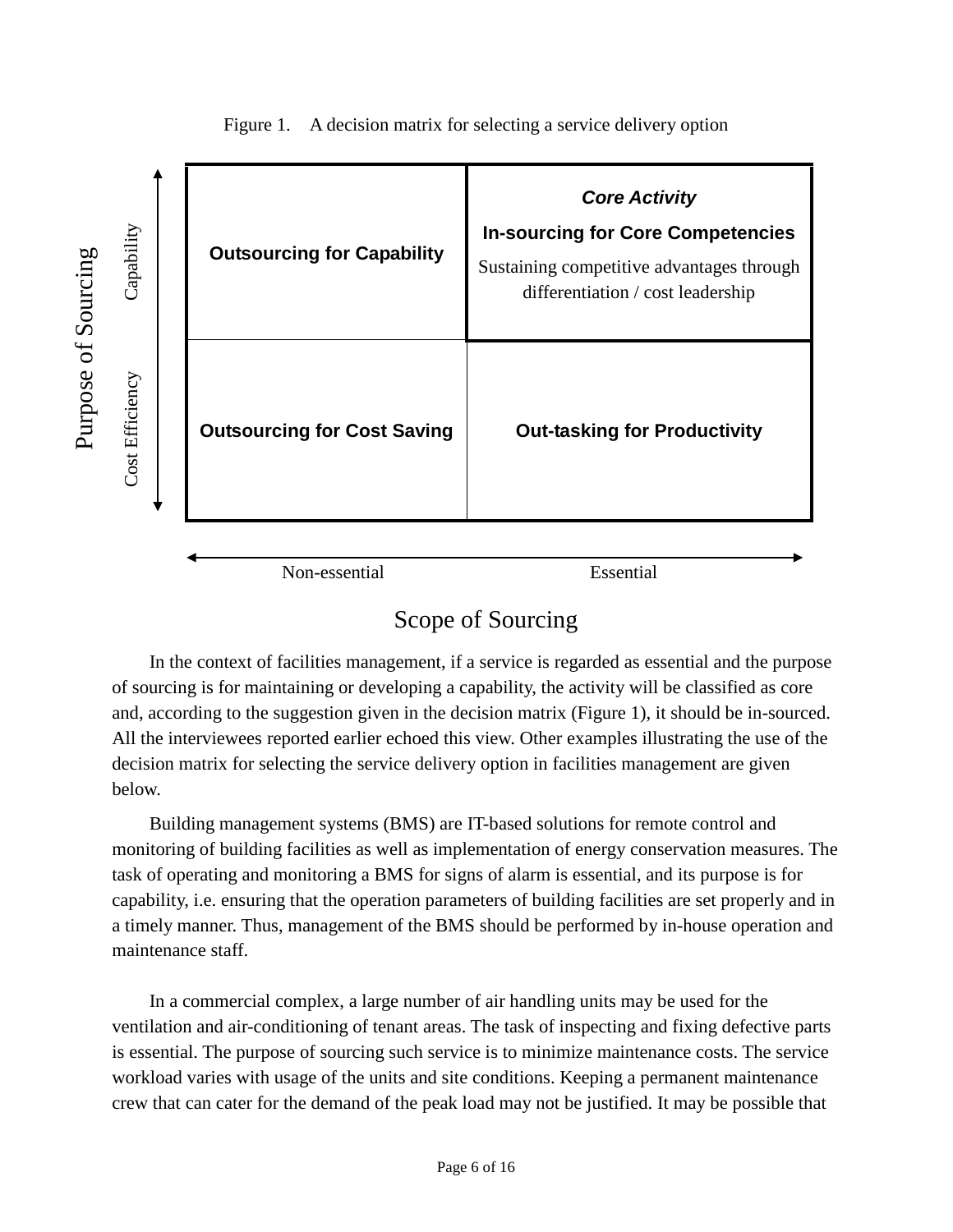some of the uneven workload of maintenance can be handled more economically by leveraging on the use of contractors. In such case, out-tasking is recommended.

Training is desirable for the development of multi-skilled and safety aware service crew. An electrician may be sent to attend a training course on the programming of variable frequency drives in an energy saving project. A plumber may have to acquire a new skill for repairing epoxy floors by attending a workshop conducted by an external specialist. In these cases, outsourcing for capability is an obvious choice because the scope of sourcing is non-essential and the purpose of sourcing is for capability.

Cleaning is a labour intensive work which requires relatively low skill. Furthermore, service providers are plentiful in the market. By awarding the service contract through an open tender process to the qualified bidder asking for the lowest price, considerable cost saving can be realised. This is a typical example of outsourcing for cost saving as the scope of sourcing is non-essential and the purpose of sourcing is for cost efficiency.

## **The Implementation Process**

The effectiveness of a strategy hinges on how it is implemented. The process of implementing a sourcing strategy consists of five stages, namely planning, setting of performance standards, work transactions, performance review, and review of strategy. Figure 2 shows a flow chart of the process. There are three feedback loops in the process — the feedback to 'work transaction' refers to repeated cycles of work execution, the feedback to 'service agreement' may entail modifying the level of service delivered to customers, and the feedback to 'choice of strategy' may result in change of sourcing strategy in response to a new business environment.

## [Insert Figure 2 here]

To ensure that a chosen sourcing strategy is effective, one needs to be aware of the related strategic and operational issues that arise at various stages of the implementation process. See Tables 3 and 4 for a list of these issues. Usually, the strategic issues take priority over operational issues. A discussion on these issues is as follows.

[Insert Table 3 here]

[Insert Table 4 here]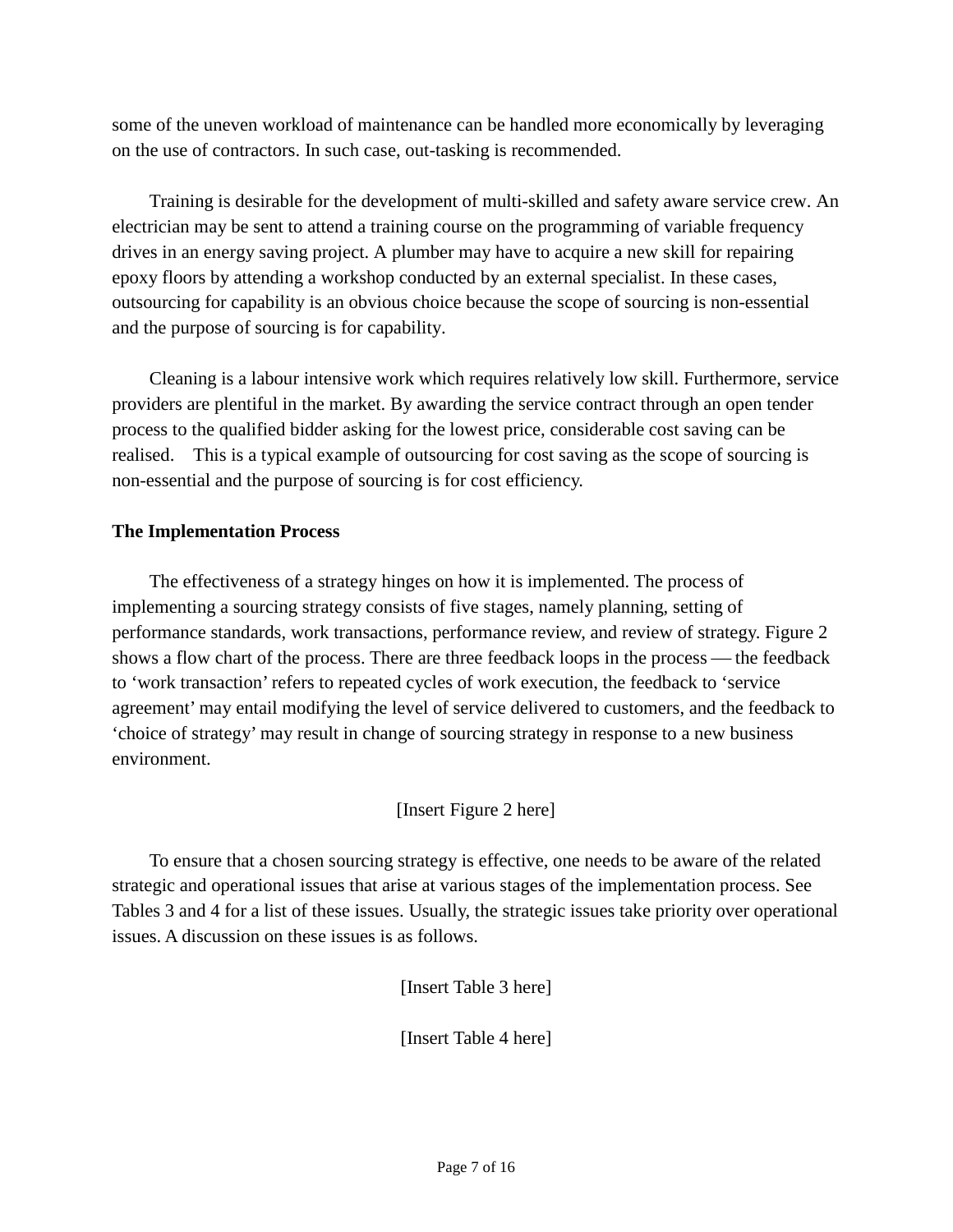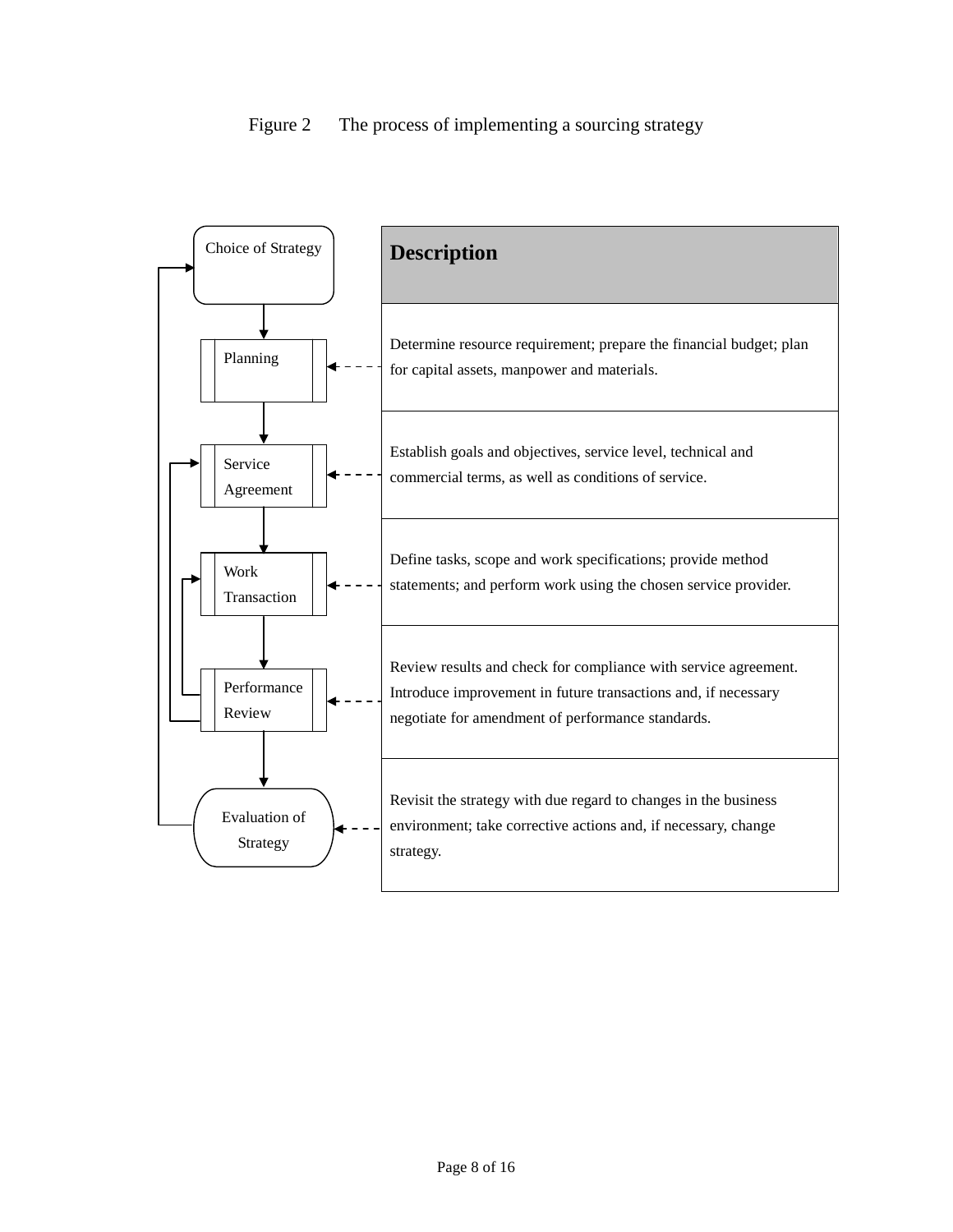## **In-sourcing**

The service activities to be in-sourced are regarded as core to the organization's business. The long-term development of people and the required core competencies associated with these service activities is important.

At the 'planning' stage, the manager has to consider the current status as well as the required level of process capability, skill inventory and manpower, organization structure as well as budget for implementing the business strategy. At the 'service agreement' stage, the manager has to be specific about the performance standards, system and technology, employment contract and necessary training. The guiding principles for consideration are investment justification and knowledge management.

At the 'work transaction' stage, issues of assignment of people, program schedule and contingency measures need to be addressed. Work execution should be governed by a management system that covers quality assurance, work procedure, coaching method and stakeholder coordination.

Regular 'performance review' meetings are held to review what has been accomplished, consider outstanding issues, identify gaps, and come up with corrective and preventive measures. Internal communications take place both vertically and laterally. Lessons learnt from past experiences are shared among members of the stakeholder groups. With the support of management leadership, operational issues are dealt with proactively.

### **Outsourcing for Cost Saving**

This category of service activities is of secondary importance to the organization's business, and cost saving is the primary objective of choosing this sourcing option.

The 'planning' stage is prominent for its tendering activities. The typical contract period covers at least one year, renewable annually. Based on a prepared tender specification, competitive offers are solicited from qualified contractors in the open market. The lowest bidder usually gets the award of the contract. At the 'service agreement' stage, a detailed service level contract is negotiated. The contract should have clearly defined service standards. There should be provisions for all foreseeable contingencies, including an exit mechanism. Both parties of the contract must be open about their expectations. Unit rates have to be cited for possible variation claims. Results in terms of performance indicators are measured and reported at agreed intervals. This process works under a market mechanism and it is a zero sum game.

At the 'work transaction' stage, the contractor delivers service autonomously in accordance with documented work procedure. The service delivered is monitored and periodic audits are conducted by the client organization to assure quality of service received. Possible opportunistic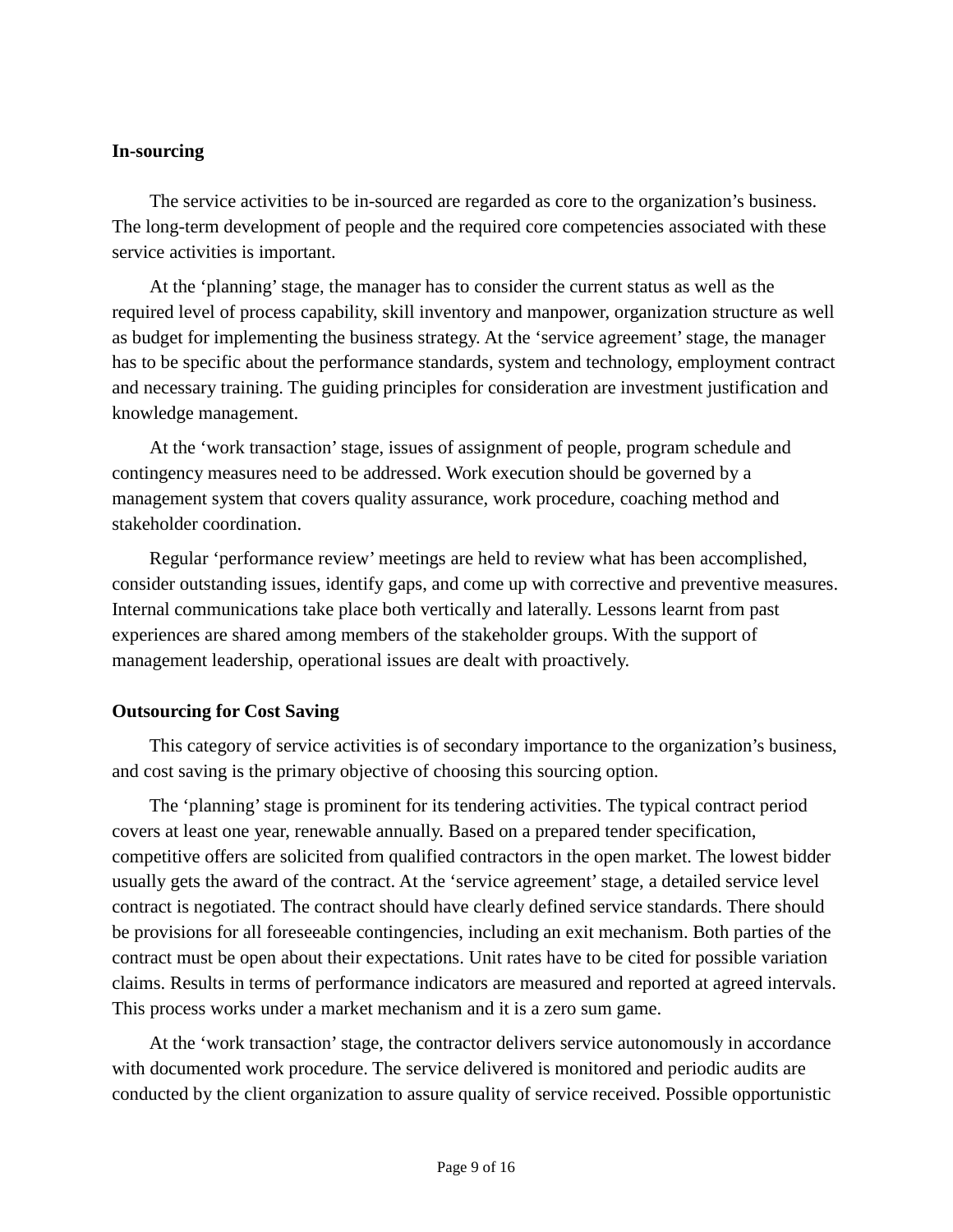acts of the contractor also need to be controlled. 'Performance review' provides a forum for upward reporting, tabling of issues, and committing to corrective actions. The focus of the review is to apply budget control and ensure value for money.

## **Outsourcing for Capability**

Outsourcing for capability and outsourcing for cost saving are similar in many ways. In both cases, the service activities to be outsourced are not critical to the organization's business, the contract periods are usually long, and the 'planning' stage is characterized by the tendering process. However, in the case of outsourcing for capability, the technical requirements are emphasized because qualified service agents are in short supply. Benchmarking is the recommended approach to comparing the capabilities of various service agents. At the stage of 'service agreement', a detailed service level contract is negotiated. The requirements pertaining to contingencies and exit mechanism are same as outsourcing for cost saving. The relative power of supplier and buyer rather than price is the factor determining the agreement reached.

As the sourcing purpose is for capability, the participation of the client is important at the 'work transaction' stage. The effectiveness of this strategy is measured by the amount of know-how transferred. The 'performance review' meeting provides a forum for review and control of outcomes.

## **Out-tasking**

The service activities to be out-tasked are well defined tasks. This mode of sourcing is favoured over in-sourcing in situations where it can lower total costs (Williamson, 1985). A network of external service providers is maintained as buffer to meet peak load demands.

At the 'planning' stage, a contractor is chosen from a list of approved contractors on the grounds of capability and competitiveness of offer. At the stage of 'service agreement', a service contract is negotiated. In the contract document, specifications of typical tasks are stated with provision for future incorporation of new tasks. The contract document may also specify penalties or incentives that are linked to results on specific performance attributes such as workmanship, safety practices, on time completion of work, and cost reduction. The outcome of the negotiation reflects the balance of power between the client and the service agent. Above all, the contract document forms the basis for a win-win relationship.

At the 'work transaction' stage, an out-task job order is triggered by a maintenance need when it is more economic to hire a contractor to deliver the service. After risk assessment, the job order is issued with a permit to work. The permit to work is prepared by the client with the endorsement of other stakeholders, such as the process owner and the safety officer. It basically governs the right of access of personnel within a specified time slot, precautionary measures, compliance with regulations, approved method statements, housekeeping for the site and criteria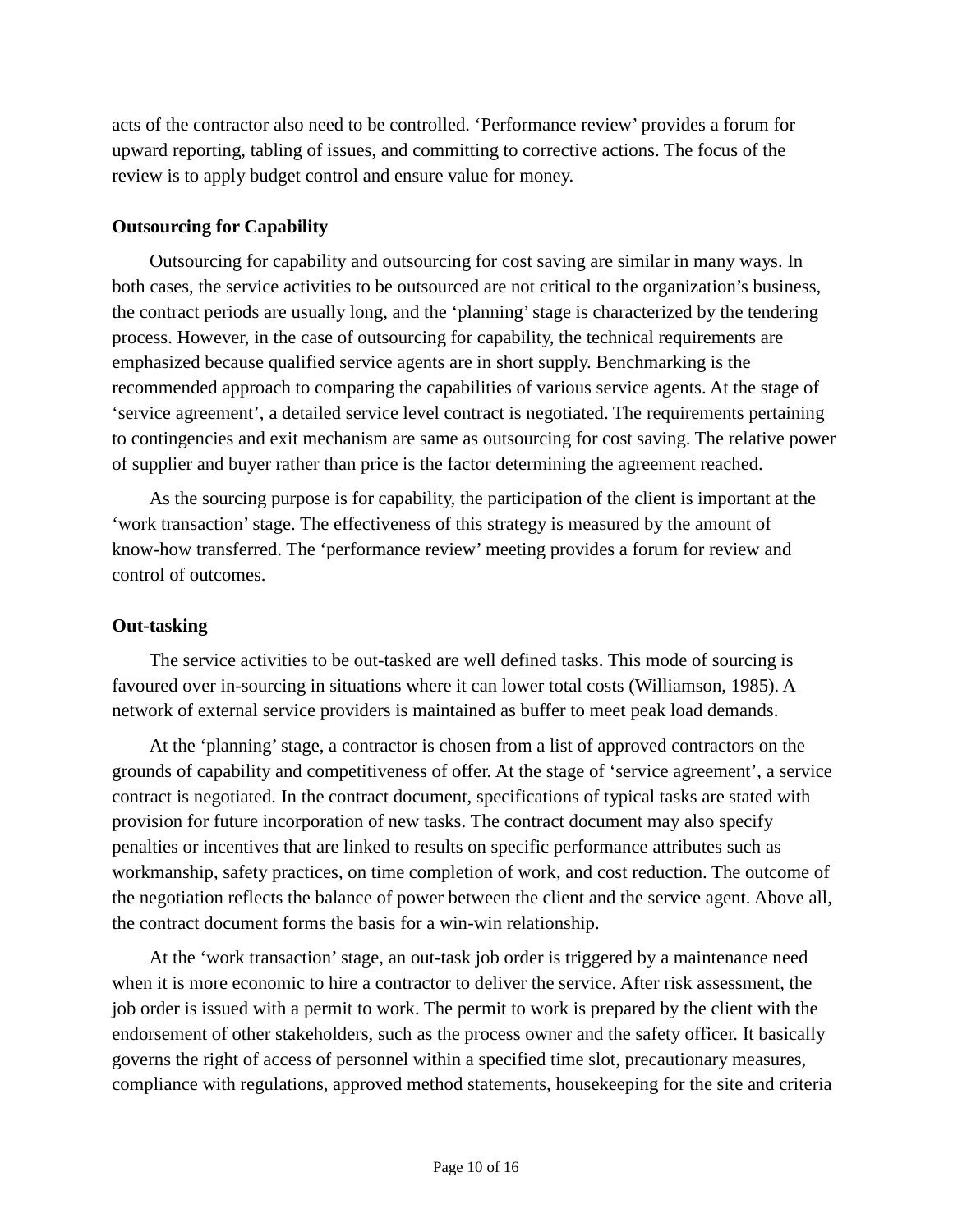for final acceptance. Execution of the task is characterized by joint action, particularly for tasks with high perceived risk. On-site monitoring and coordination among stakeholders are key to reducing information asymmetry for effective control. As suggested by the first interviewee reported earlier, one approach is to treat the service agent as one's equal first, but one should resort to the authority of the contract in taking corrective actions whenever necessary.

At 'performance review' meetings, management representatives as well as supervisory staff of both parties of the service contract review the performance of recent tasks. Occasionally, reference is made to terms and conditions of the service level agreement. The atmosphere is characterized by information sharing, consensus and partnership. This feeds through the next cycle of transactions for more productive working relationship that will benefit all stakeholders.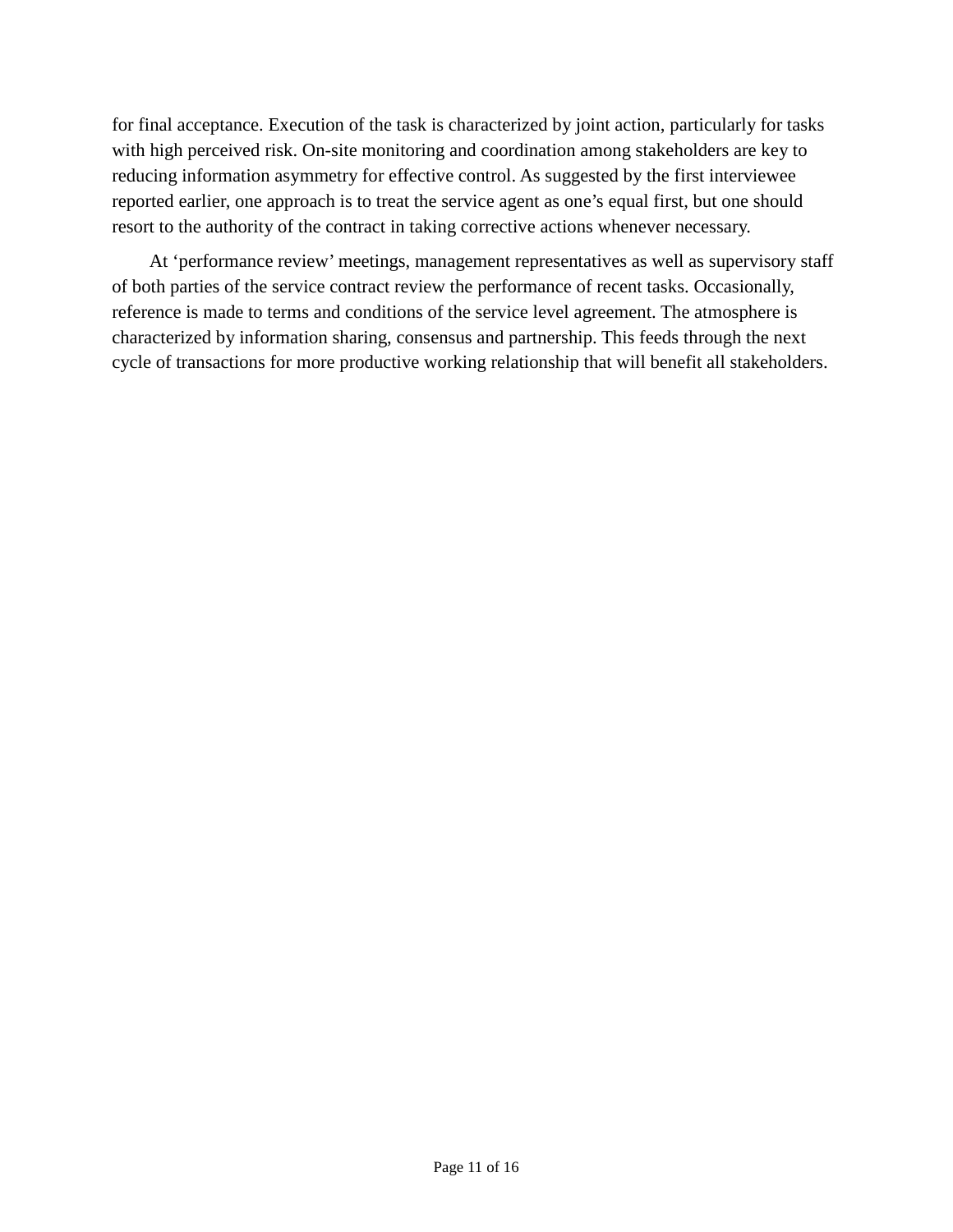| <b>Key Stages of</b><br>Implementation | In-sourcing                                      | <b>Outsourcing for Cost</b><br><b>Efficiency</b> | <b>Outsourcing for</b><br><b>Capability</b>    | <b>Out-tasking</b>                          |
|----------------------------------------|--------------------------------------------------|--------------------------------------------------|------------------------------------------------|---------------------------------------------|
| <b>Planning</b>                        | Integration with business<br>plan                | <b>Budgeting</b>                                 | Benchmarking                                   | Supply chain                                |
| <b>Service Agreement</b>               | Investment justification<br>Knowledge management | Zero sum game<br>Market mechanism                | Relative power between<br>Supplier and Buyer   | Win-win game<br>Power balance               |
| <b>Work Transaction</b>                | Process management                               | Control of opportunism                           | Know-how transfer                              | Reducing information<br>asymmetry           |
| <b>Performance Review</b>              | Performance<br>management system                 | Budget control<br>Value for money                | Alignment of partners'<br>strategic objectives | Alignment of partners'<br>performance goals |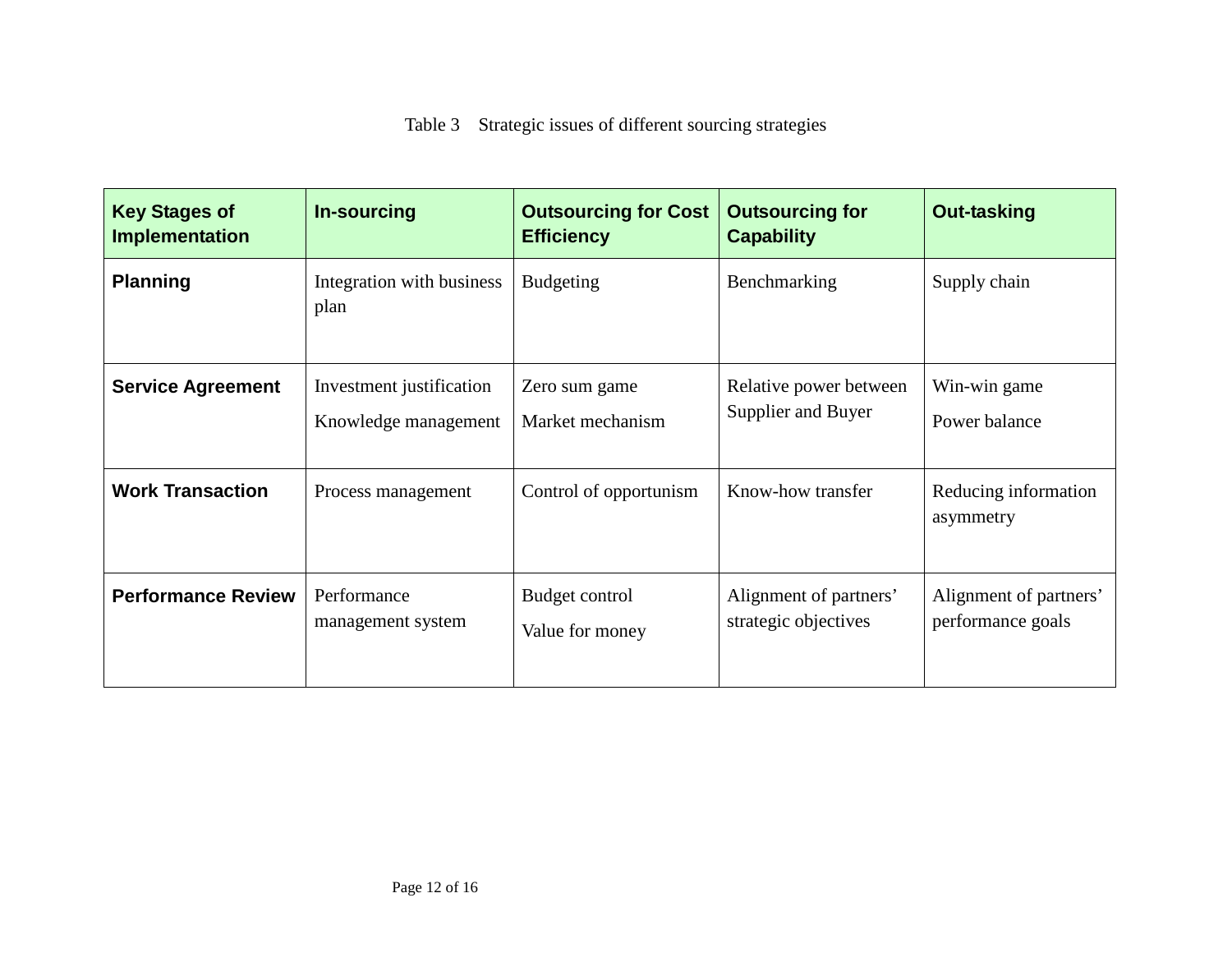| <b>Key Stages of</b><br><b>Implementation</b> | In-sourcing                                                                                                                           | <b>Outsourcing for Cost</b><br><b>Efficiency</b>                        | <b>Outsourcing for</b><br>capability                             | <b>Out-tasking</b>                                                                 |
|-----------------------------------------------|---------------------------------------------------------------------------------------------------------------------------------------|-------------------------------------------------------------------------|------------------------------------------------------------------|------------------------------------------------------------------------------------|
| <b>Planning</b>                               | Process capability<br>Skill inventory<br>Organization structure<br><b>Budget</b>                                                      | Open tender<br>Competitive offers                                       | Invitation for tender<br>Prequalification<br>Competitive offers  | Task specifications<br>List of approved<br>contractors                             |
| <b>Service</b><br><b>Agreement</b>            | System / technology<br>Employment contract<br>Training                                                                                | Define service level<br>Expectations<br>Accountability<br>Contingencies | Due diligence<br>Define service level                            | Define service level<br>Risk & contingencies<br>Incentives & penalties             |
| <b>Work Transaction</b>                       | Task assignment<br>Program schedule<br>Risk & contingencies<br>Quality assurance<br>Procedure<br>Coaching<br>Stakeholder coordination | Autonomous<br>Procedure control<br>Monitoring<br>Quality control/audit  | Autonomous<br>Procedure driven<br>Participation<br>Documentation | Job order for task<br>Permit to work<br>Joint action<br>Monitoring<br>Coordination |
| <b>Performance</b><br><b>Review</b>           | Performance Appraisal<br>Stakeholder satisfaction<br>Learning from experience<br>Proactive approach to issues                         | Reporting<br>Corrective actions                                         | Performance feedback<br><b>Effective control</b>                 | <b>Information sharing</b><br>Productivity<br>Stakeholder satisfaction             |

## Table 4 Operational issues of different sourcing strategies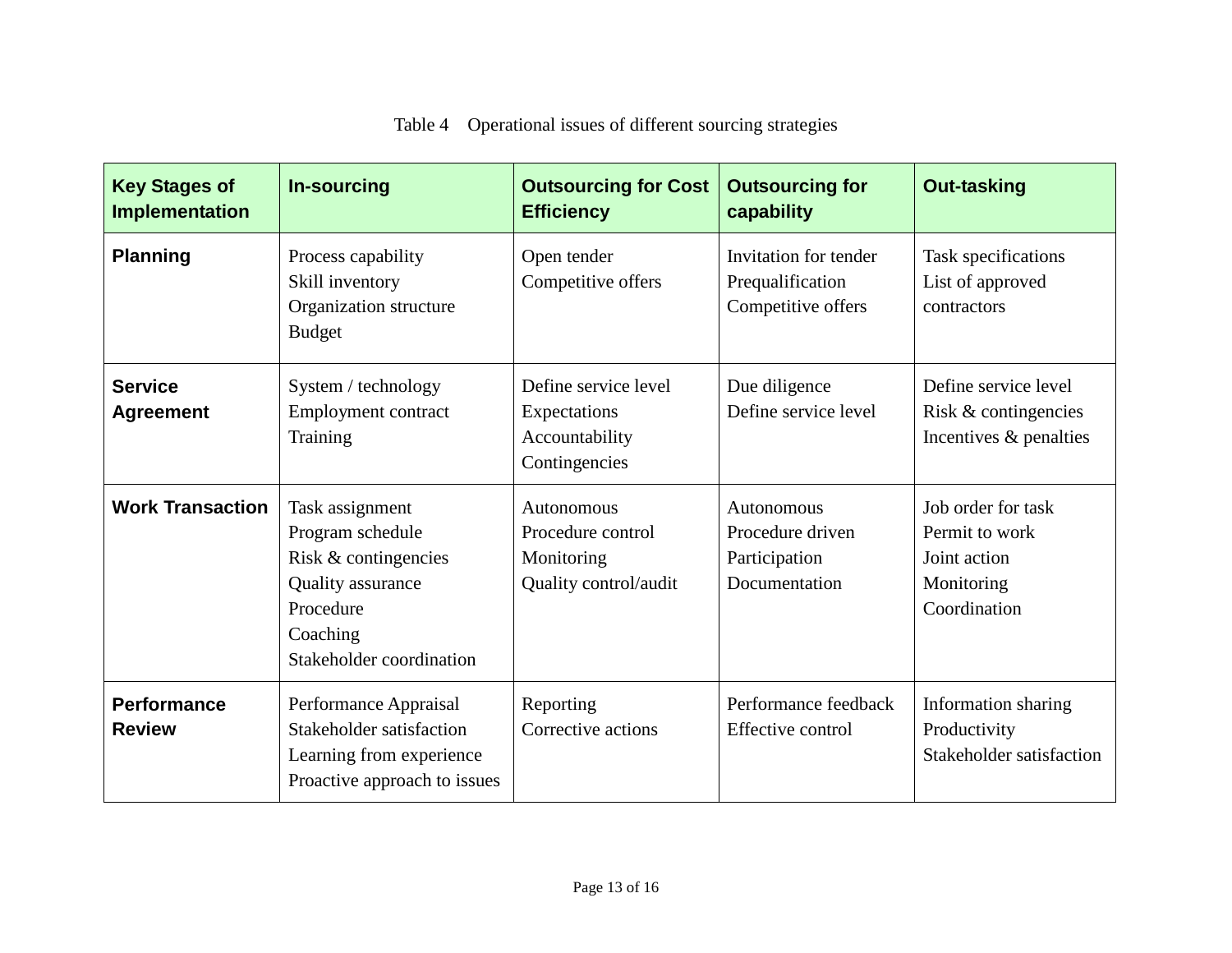#### **Discussion**

If resources were not a constraint, the manager would prefer to adopt the classical approach of in-sourcing. With the power of hire and fire, the manager can maintain the right size of the organization and enjoy the convenience of people deployment. In response to changes in the business environment, the manager has full control over measures of intervention such as re-structuring, re-training, and investment in assets. When a needed skill is not available internally, the manager procures the service from an external party. These choices are the two upper quadrants of the decision matrix of sourcing in Figure 1.

However, it is not economically viable if the in-house manpower cannot be fully utilized most of the time. When cost efficiency is an issue, the sourcing decision can be guided by application of the transaction cost theory (Williamson, 1985). According to that theory, the sourcing option that will minimize the total cost of transaction (all costs associated with planning, service agreement, work transaction, performance review in the implementation process) should be selected (Bello, Dant, & Lohtia, 1997). This gives rise to the lower quadrants of the decision matrix of sourcing.

It is not advisable to just pick the correct mode of sourcing and leave things to their own devices in implementing the selected strategy. Problems will occur if the practice fails to adequately address the strategic and operational issues of the implementation process discussed in this paper. The proposed framework for characterizing an effective strategy implementation process provides a theoretical basis for explaining why many outsourcing attempts failed in practice.

It would be misguided to focus only on cost saving if the mode of sourcing should have been out-tasking. Similarly, it would be counter productive to focus on short-term cost saving if the purpose is to invest in developing or reinforcing a capability. Even when an outsourcing decision is driven by cost saving, the importance of monitoring opportunism should not be overlooked (Wathne & Heide, 2000). In many cases, it is advisable to maintain some form of partnership relationship between the sourcing company and the service agents.

In case of doubt, it is prudent to opt for out-tasking because the risk of default by the service agent is lower. The sourcing company will still be in control as it maintains a small team of in-house staff with the capability to take over the task in case things have gone awry. Besides, the time period of a service contract can be as short as a single transaction. There is always the opportunity for the company to change service agent or re-negotiate the service agreement if the service agent fails to deliver the required level of performance.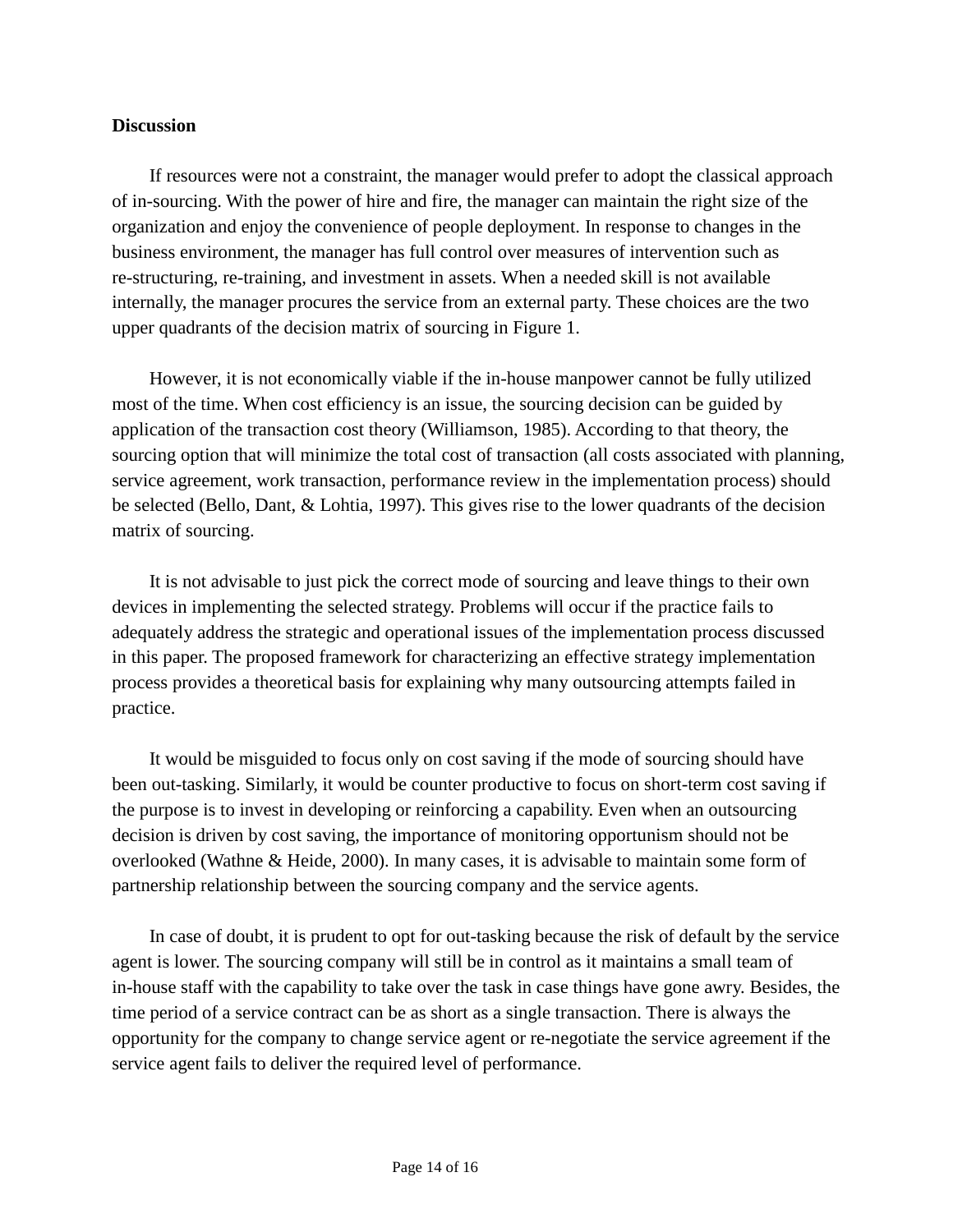Two of the key success factors in facilities management are choosing the right sourcing strategy and its proper implementation. Once a strategy has been chosen, the manager has to decide who is to provide the service. Ideally, the service provider should have the ability to deliver the service with reasonable reliability, predictability, cost-effectiveness and on time performance. Very often, this can only be ascertained through the test of time. When it is necessary to maintain an on-going productive relationship with the service provider, managing such a relationship becomes an issue.

As rightly pointed out by the third interviewee, it is possible to reap the benefits of synergy by partnering with the contractor. Can any contractor be trustworthy to become a good partner? If a contract lasts longer than one year, how can the company tackle the problem of dependence and safeguard itself from possible opportunistic acts of the contractor? These questions are challenges to the management of the sourcing organization and these issues need to be addressed in future researches.

Although the framework for sourcing strategy implementation has been presented from the perspective of facilities management, it can also be extended to other functions of an organization such as information management, human resources, marketing and finance. All these functions are subject to the pressure of staying lean and yet competitive. In order to make it work, doing all things in-house and in the old way may no longer be the best option to a visionary manager. With minor adaptation, the framework proposed in this paper should find broad applications in optimizing the performance of an organization.

#### **References**

- Bates, M. E. (1997). Outsourcing, co-sourcing, and core competencies: What's an information professional to do? *Information Outlook*, 1(12), 35-37.
- Belinski, D. S., & Koehler, P. L. (1995). Outsourcing offers non-traditional approaches to managing. *Pulp & Paper*, 69(3), 105-113.
- Bello, D. C., Dant, S. P., & Lohtia, R. (1997). Hybrid governance: the role of transaction costs, production costs and strategic considerations. *Journal of Business & Industrial Marketing,*  12(2), 118-133.
- Blumberg, D. F. (1998). Strategic assessment of outsourcing and downsizing in the service market. *Managing Service Quality*, 8(1), 5-8.
- Brown, J. (2002). Relationship pointers for outsourcing fans. *Computing Canada*, 28(23), 6
- Campbell, J. D. (1995). Outsourcing in maintenance management : A valid alternative to self-provision. *Journal of Quality in Maintenance Engineering, 1*(3), 18-24.